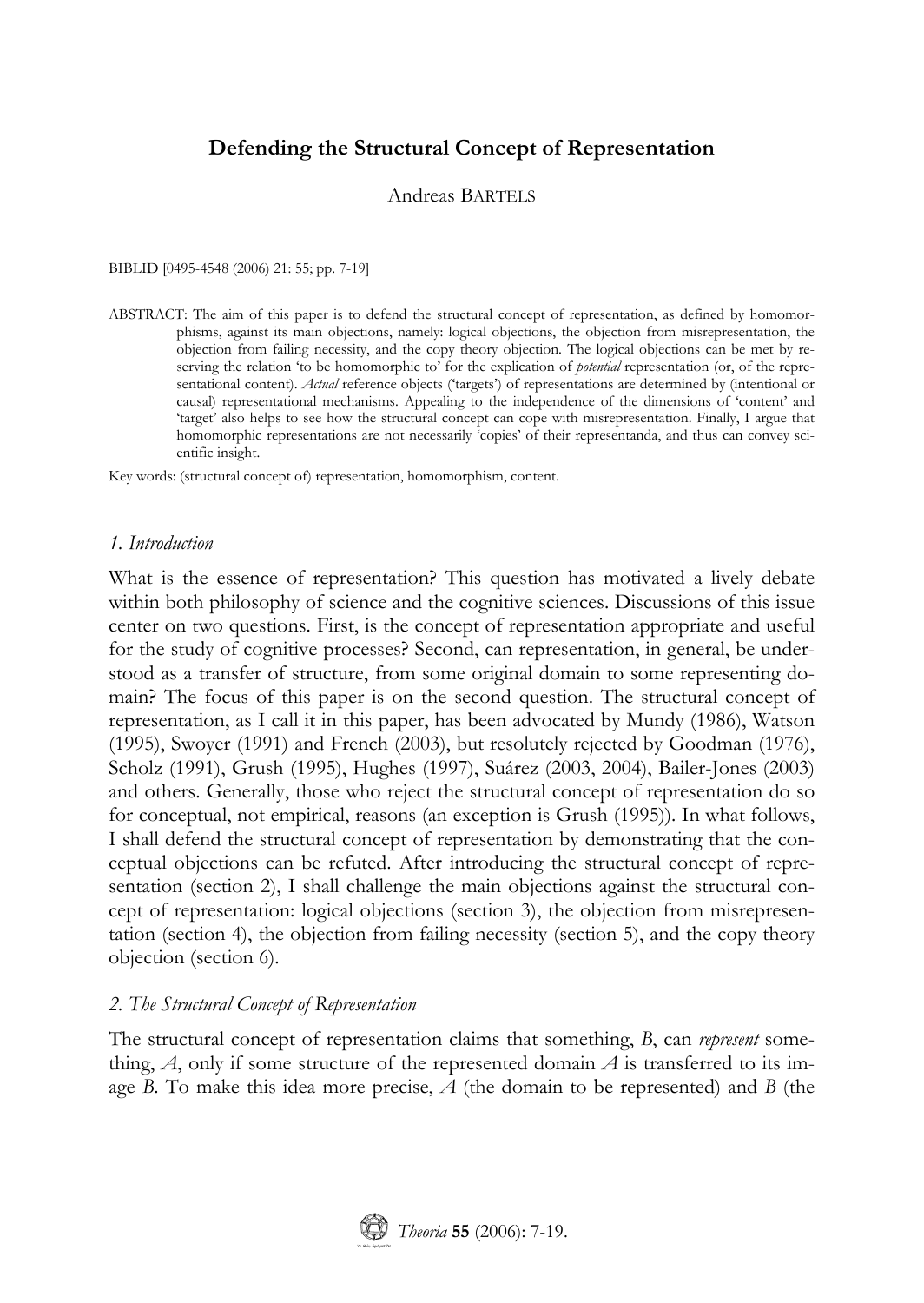domain representing *A*) are described by *similar*<sup>1</sup> *relational structures*. A relational structure is given by a set, on which one- up to *n*-place relations  $R_1^A$  ...  $R_m^A$  (respectively  $R_1^B$  ...  $R_m^B$  are defined. Now a mapping  $f : A \rightarrow B$  can be defined which maps *A onto B*. The mapping *f* is not necessarily one-to-one and satisfies two following conditions:

(i) For all *j* and all elements  $a_i$  of A: if  $R_j^B(f(a_1), \ldots, f(a_n))$ , then  $R_j^A(a_1, \ldots, a_n)$ 

Condition (i) requires that for all relations  $R_j^B$ , if some images  $f(a_1) \ldots f(a_n)$  of the arguments *a*1, … , *an* under *f* satisfy the relation, then the arguments also satisfy the corresponding relation  $R_f^A$  on *A*. If that is the case, then *f* is called a *faithful* mapping of *A* onto *B*. Representations should be modeled by means of faithful mappings. Otherwise there may be facts in the representing domain to which there are no corresponding facts in the represented domain.

 The second condition is that the facts in *B* give *complete* information about facts in *A*, that is, for every fact in *A* there must be a corresponding (representing) fact in *B*.

(ii) For all *j* and all elements  $a_i$  of A: if  $R_i^A$  ( $a_1, \ldots, a_n$ ), then  $R_i^B$  ( $f(a_1), \ldots, f(a_n)$ )

If (i) and (ii) are fulfilled, *f* is a homomorphism from *A* onto *B*, and *B*, by virtue of the existence of *f*, can be said to be an *homomorphic image* of *A* (Dunn and Hardegree 2001, 15). The structural concept of representation claims that *B* represents *A* only if *B* is a homomorphic image of *A*. (In the following, if *B* is an homomorphic image of *A*, I will say that '*A* is homomorphic to *B*').

 In section 3, I shall discuss a differentiation concerning '*B represents A*' that turns out to be a necessary reaction to the logical objections against the structural concept of representation. I shall then introduce two independent components of the relation of representation: the representational *content* and the *target* of the representation. Accordingly, '*B* represents *A*' can either mean '*A* is a part of the representational *content* of *B*' or '*A* is the target (reference object) of *B*'. Understood in the first sense, '*B* represents *A*' is to be explained by the relation of *A* being homomorphic to *B*. However, the component of the relation of representation in the second sense cannot be understood by means of homomorphisms; I shall explain this in more detail in section 3.

 In section 6, I shall discuss the reasons for employing homomorphism rather than isomorphism for modelling the representation relation. (Indeed, the failure to distinguish between homomorphism and isomorphism may be the main source of the copytheory misunderstanding with respect to homomorphisms). For now, I shall merely cite the example given by Dunn and Hardegree (2001) for the case of homomorphism. They note that a photographic image (a clear case of representation) 'is not isomorphic to its subject, even in the ideal, for at least the following reasons: (1) the image is two-dimensional, whereas the subject is three-dimensional; (2) the image depicts

 $\ddot{\phantom{a}}$ 

<sup>&</sup>lt;sup>1</sup> Two relational structures  $A$  and  $B$  are similar, if they are of the same type, that is, if all corresponding relations on *A* and *B* have the same number of arguments (see Dunn and Hardegree 2001, 10).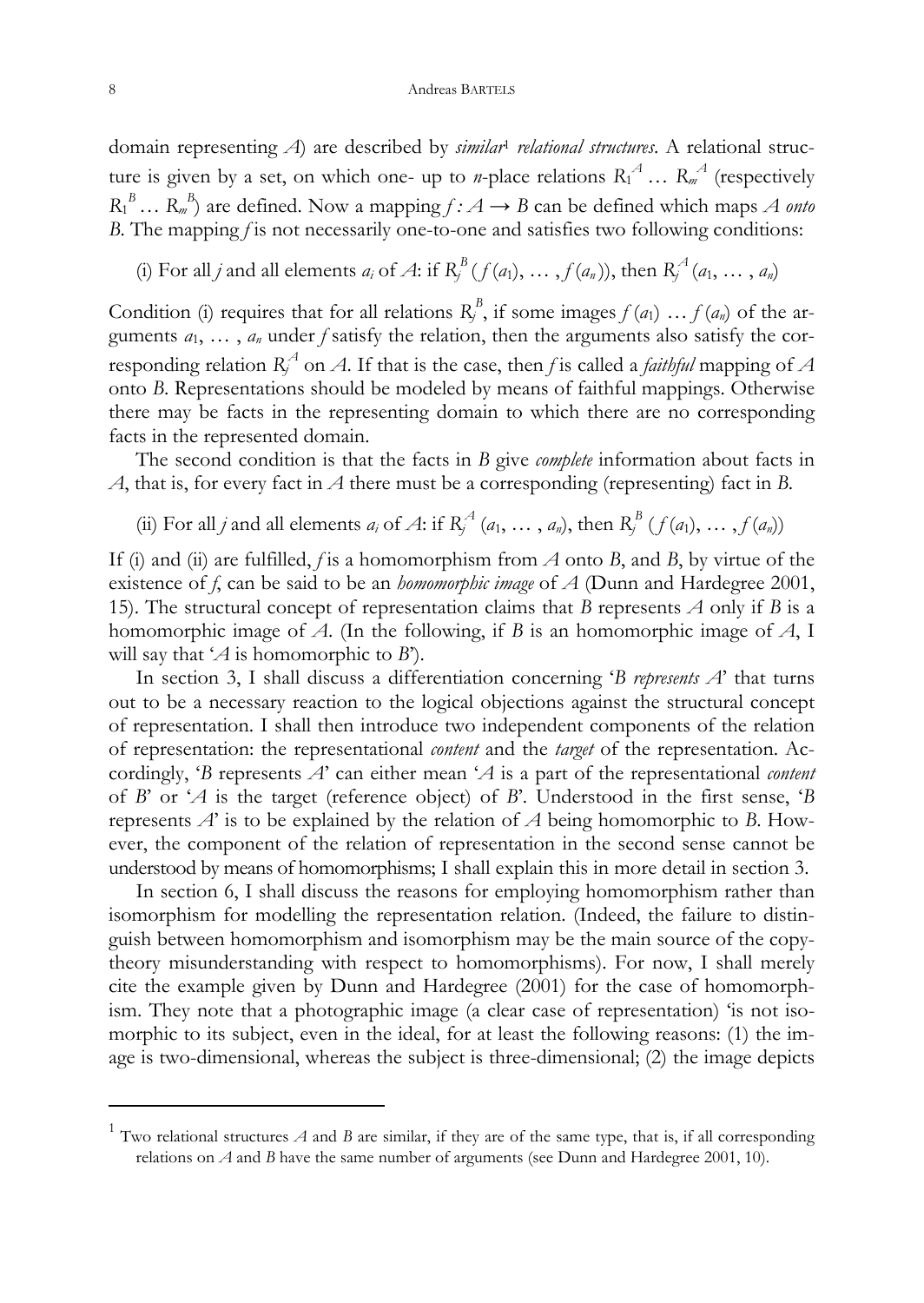only the surface of the subject, whereas the subject presumably has inner detail, not conveyed by the image; (3) the image may be in black and white, whereas the subject is presumably 'in color' (Dunn and Hardegree 2001, 15). As the example shows, to take isomorphisms as the core of representation would fail even with regard to some very common instances of representation.

 On the other hand, it has to be admitted that 'homomorphism' is a very general notion, which has to be filled out by some specific types of mappings to model concrete cases of representation. The objects of homomorphic representations can, for instance, be perceptual objects. A specific type of relations, defined on the representing domain, are geometrical structures (distance structures on vector spaces) as they are used by Peter Gärdenfors to model conceptual representations (see Gärdenfors 2000), or mereological structures, as they may be useful to model non-conceptual representations. In all these cases, different concrete types of relations specify the relations defining the relational structures, but the claim in all the cases is that structures are transferred from the represented to the representing domain.

 Homomorphisms, as defined above, describe an idealized case. The conditions that hold for homomorphisms can be weakened so as to fit the cases in which representations do no[t w](#page-2-0)ork perfectly. This can happen with respect to two criteria: faithfulness and completeness.

 The faithfulness that is required in the definition of homomorphisms is in a sense 'absolute', as the satisfaction of the corresponding relation in the represented domain *A* is required with respect to *all* ur-images of  $f(a_1), \ldots, f(a_n)$ . (Since *f* is not necessarily one-to-one, there can be more than one ur-image.). The absolute condition of faithfulness for the information the representation provides about the represented domain may be weakened to the restricted notion of '*minimal fidelity*'. This weaker notion only requires that *there are* ur-images which satisfy the corresponding relation defined on *A*. 2 Compared to absolute faithfulness, this notion ensures that for every fact in *B*  there is a corresponding fact in *A*. If a representational mechanism fulfils only minimal fidelity, the representation may lead to false expectations concerning facts in the represented domain *A*. For instance, the visual system of an organism indicates directions of stimuli in the visual field only up to a range of fuzzyness; the representational mechanism then produces *non-exact* representations (as it is to be expected for representational mechanisms in the biological world).

 Non-exact representations blur some of the fine grained differences existing in the represented domain. In other words, their representational content does not reflect those differences. In order to be able to describe the representational content even in those cases by means of the transduced homomorphic structure, we have to 'adapt' the represented domain *A* by identifying all arguments in *A* which are mapped to the same element of *B* by the function  $f$ ; thereby the old arguments of  $f$  are replaced by new arguments which are equivalence classes of old arguments (the equivalence relation being the relation of 'being mapped to the same element of *B*'). By this identifica-

 $\overline{a}$ 

<span id="page-2-0"></span> $2$  This condition is called 'minimal fidelity' by Dunn and Hardegree 2001, 17.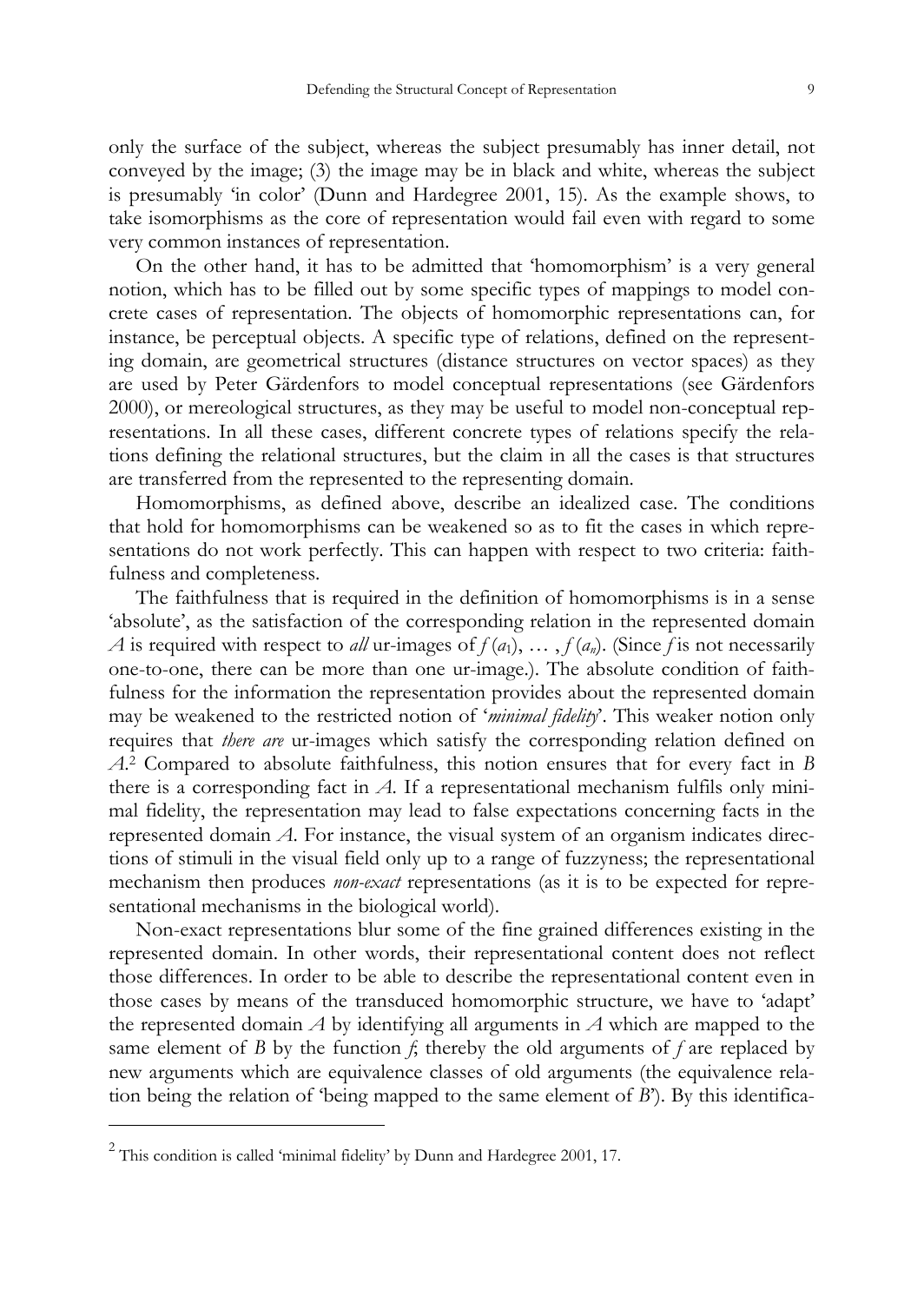<span id="page-3-2"></span>tion procedure the description of representational content by means of trans[du](#page-3-0)ced homomorphic structure can be restored. In the extreme, the representation blurs all differences existing in *A*. Then the r[ep](#page-3-1)resentation has degenerated into a detector of *A*-like events.

 The conditions that hold for homomorphisms can also be weakened with regard to *completeness*. In the ideal case, facts about  $\hat{A}$  are preserved by facts about *B* 'for all *j'*, i.e. for all relations that are defined on *A*. In less ideal cases, there may only exist *some relations* for which this preservation holds. In one type of weakening the homomorphism can be trivially eliminated by cutting off from the relational structure *A* all relations for which the homomorphism-condition is not satisfied.3 A second type of weakening allows a representation to represent a certain property or relation only for a *limited range of arguments*. 4 For example, the representational capacity can be limited to a certain region of stimuli from the environment. The visual system of an organism, for instance, is sensitive only for a certain range of wave lengths.

 The fewer relations for which the transfer of structure holds, and t[he](#page-3-2) fewer the number of elements of *A* to which the transfer is restricted, the poorer the representation will be with respect to content. In an extreme case, no content will be left.

## *3. Logical Objections*

 $\overline{a}$ 

Many critics of the structural concept of representation think that the concept, first of all, fails to meet the most obvious logical conditions for defining representation. One difficulty evaluating those objections is that the critics' attacks are directed against what they call the 'similarity theory of representation' (Goodman 1976) or the 'isomorphism conception of representation' (cf. Scholz 1991,<sup>5</sup> Suárez 2003, 2004). Simi-

<span id="page-3-0"></span> $3$  In the same vein, Swoyer (1991, 470f.) discusses cases of representations in which the mapping between the represented and the representing domain 'does not respect all of the relations in the original system, but only some'. One of his examples is the two-dimensional projection of a sphere that 'cannot depict all of its features without distortion, so when we use flat maps to represent the Earth, something has to give'. The structural theory of representation can be accommodated to those cases, according to Swoyer, by restricting the operation of the representing function to the respected relations (Swoyer 1991, 472). French and da Costa (2003) have coined the notion of a 'partial isomorphism' to describe representation relations, which are restricted in their scope to a certain substructure of a given structured domain. For instance, the representation provided by the billiard ball model for gases, as described by the kinetic theory of gases, is a representation "in certain respects and to certain degrees" (French and da Costa 2003, 49), and therefore has to be described by partial isomorphisms operating on partial structures.

<span id="page-3-1"></span><sup>&</sup>lt;sup>4</sup> This sort of weakening of the homomorhism conditions is discussed by Swoyer (1991, 470/71): 'In some cases of representation, relations are respected only under certain conditions (e.g., boundary conditions). For example, a mercury thermometer may reliably represent the temperature if it is neither too hot nor too cold, but it would fare poorly in liquid helium or near the surface of the sun.'

<sup>&</sup>lt;sup>5</sup> According to Scholz, isomorphisms not only lack adequate logical properties for explaining the representation relation, but also is in danger of trivialization (see Scholz 1991, 59). According to this argument, it is possible to define an isomorphism between arbitrary complexes. Now, if my television set, by means of its being isomorphic to my body, were a representation of my body, the whole structural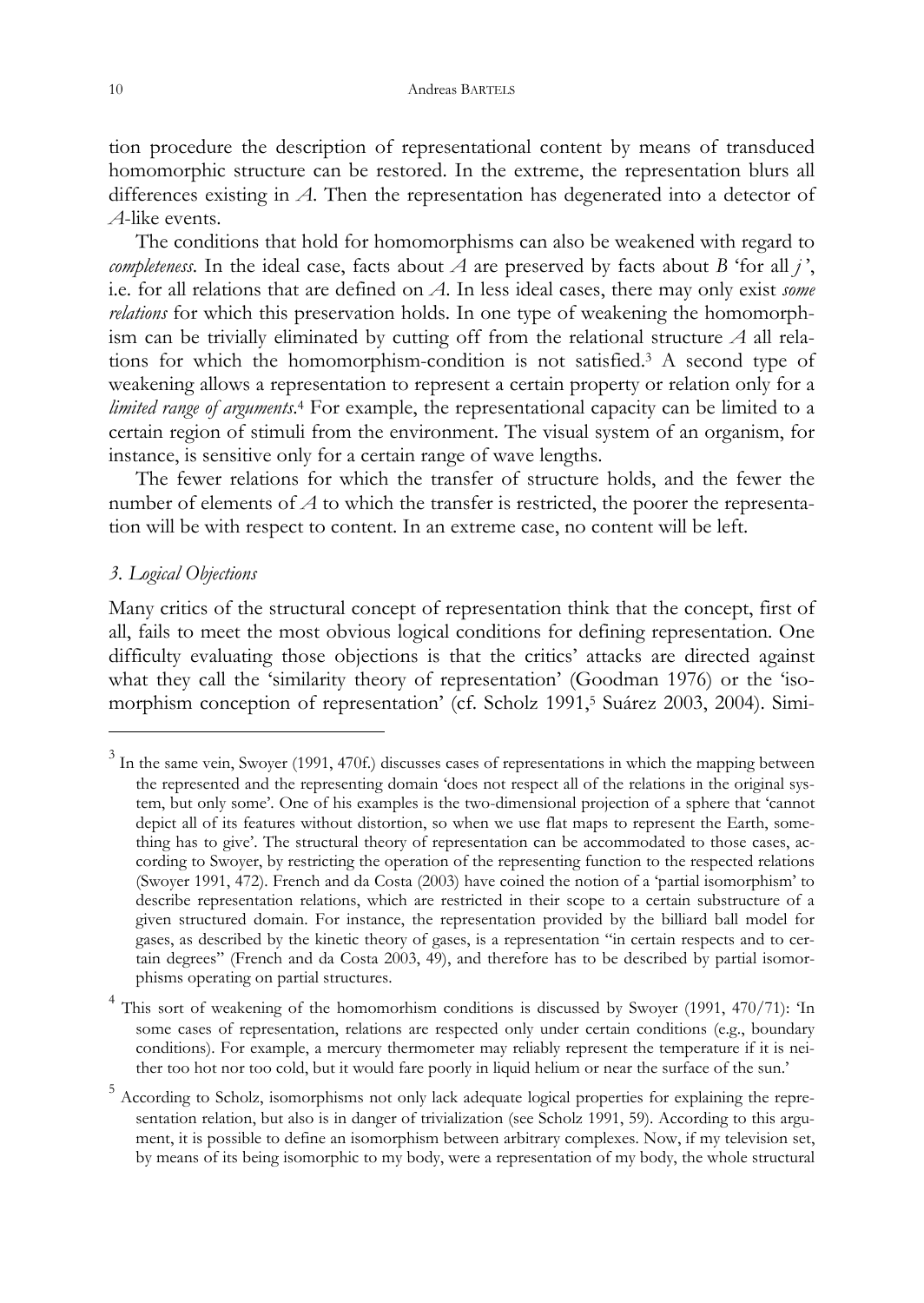larity, or isomorphism, it is argued, lack adequate logical properties for explaining representation relations, because (i) representation relations are *non-reflexive*, whereas similarity (and isomorphism) are reflexive, and (ii) representation relations are non*symmetric*, whereas similarity (and isomorphism) are symmetric. Since 'to be homomorphic to' is non-symmetric, only objection (i) can also be raised automatically against the homomorphism theory of representation. Nevertheless, objection (i) suffices to show that in general, for *A* to be represented by *B*, it would not be *sufficient* that *A* is homomorphic to *B*. There has to be some additional component of the representation relation, which prevents that each object, endowed with a relational structure, represents *itself*.

 The *locus classicus* for logical objections against the structural concept of representation is Goodman's *Languages of Art*.

The most naive view of representation might perhaps be put somewhat like this: "A represents B if and only if A appreciably resembles B", or "A represents B to the extent that A resembles B". Vestiges of this view, with assorted refinements, persist in most writing on representation. Yet more error could hardly be compressed into so short a formula. Some of the faults are obvious enough. An object resembles itself to the maximum degree but rarely represents itself; resemblance, unlike representation, is reflexive. Again, unlike representation, resemblance is symmetric: B is as much like A as A is like B, but while a painting may represent the Duke of Wellington, the Duke doesn't represent the painting. Furthermore, in many cases neither one of a pair of very like objects represents the other: none of the automobiles off an assembly line is a picture of any of the rest; and a man is not normally a representation of another man, even his twin brother. Plainly, resemblance in any degree is no sufficient condition for representation. (Goodman 1976, 3-4)

 Goodman makes three points: the reflexivity and symmetry objections, and he notes that objects resembling each other do not necessarily also *represent* each other. Goodman's criticism is, with the exception of the symmetry objection (ii), also appropriate with respect to the homomorphism theory of representation. The proponent of the homomorphism theory has to admit that the extension of 'to represent' is at most a *proper subset* of the extension of the relation 'to be homomorphic to', and he is obliged to explain *why* the extensions do not coincide.

 In order to explain why the extensions do not coincide, I shall introduce the distinction between *potential* representations and *actual* representations. *B* is a potential representation of *A*, if *B* can be used to correctly represent *A*, given the existence of some representational *mechanism* connecting *A* with *B*. I will say, then, that *A* is part of the representational content of *B*. For example, one can use a road map to correctly

similarity theory would be trivialized. The force of this argument is not very strong. Of course, it will be possible to identify the same number of parts in both of the complexes, the television set and my body, and it will also be possible to impose relations on these complexes such that there is a one-toone mapping between them, preserving the relations. For instance, simply take the relation of 'being identical with' for both complexes. Now the claim is that my television set would have to be accepted as a representation of my body with respect to this relation. I have no problem with admitting this, since this merely means that there exist rather uninteresting forms of representation. What makes a representation interesting is that the preserved relations tell us something important about the object to be represented with respect to the representational context.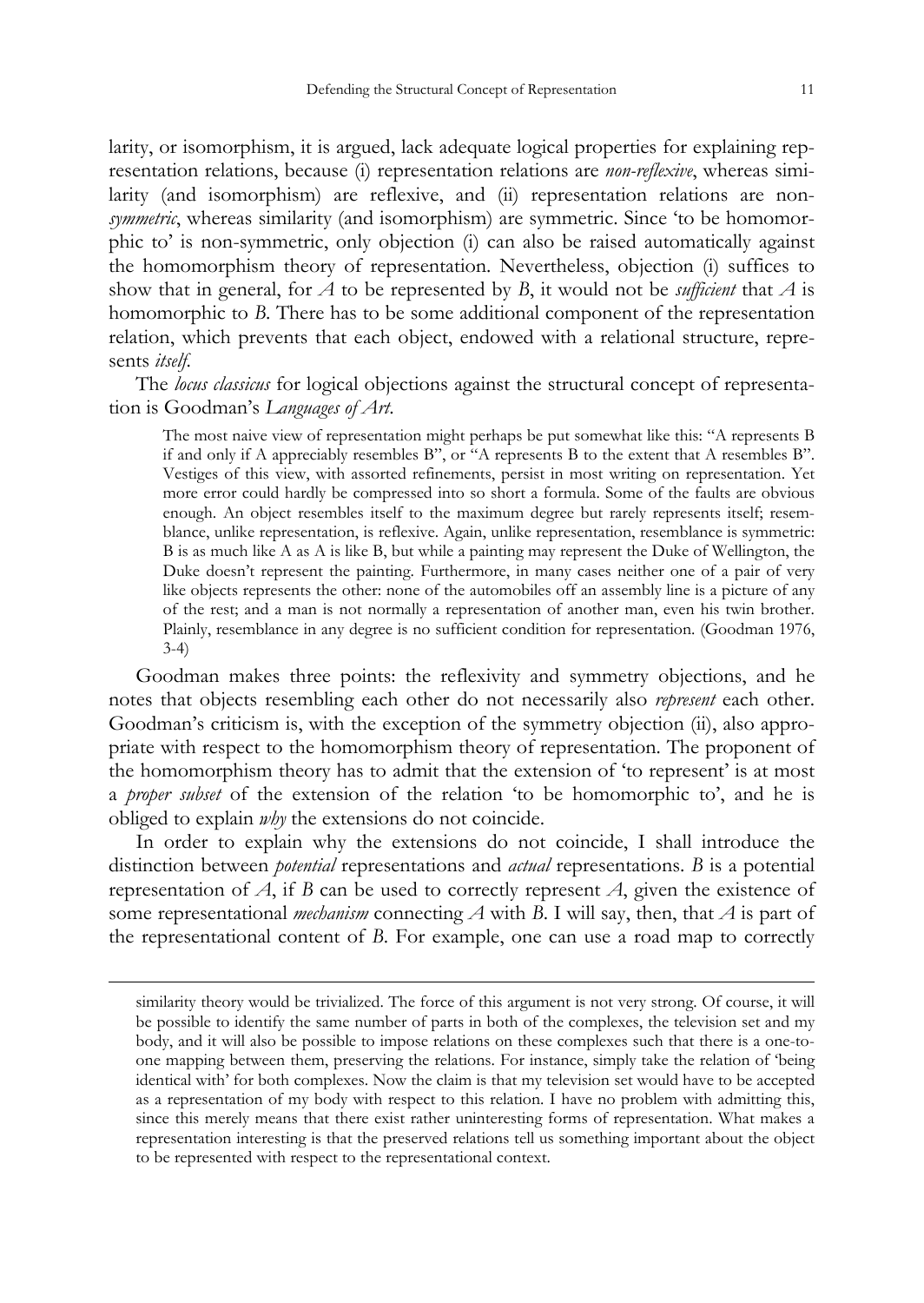represent one's way home, if one intentionally takes a certain red curve on the map to stand for the highway which one has to pass etc. Since the road map is endowed with the relevant structure, it entails a potential representation of his or her way home that can be exploited by means of an intentional representational mechanism. Thus, I shall claim that *A* being homomorphic to *B* is sufficient for *A* to be potentially represented by *B*, i.e. that the extensions of the relations 'to be homomorphic to' and 'to represent potentially' coincide. In order for *B* to be also a correct *actual* representation of *A*, *A* has to be selected as the *target* of the representation from the set of objects potentially represented by *B* (i.e., from the content of *B*) by some representational mechanism connecting *A* with *B*. If there is a representational mechanism connecting *A* with *B*, but *B* is not a potential representation of *A*, then *B misrepresents A*.

 The most important sorts of representational mechanisms are *representational intentions* and *causal relations*. The existence (or non-existence) of representational mechanisms of these sorts explains how we get (or fail to get) actual representations out of potential ones. For example, a chair, considered as a structured object formed by its parts, is homomorphic to itself, and therefore potentially represents itself. But in this case a representational intention has to occur, in order to turn this potential representation into an actual representation. The chair usually does not represent anything, but serves a certain purpose. On the other hand, if you find the chair being an exhibit in an art exhibition, then the idea is not too far fetched that the chair might be an (actual) representation of something. Now if you ask what kind of thing the chair represents, it may turn out that the artist intends, by placing the chair in a certain place or way, that the chair (reflexively) represents *itself*, in order to suggest to the visitor of the exhibition that a thing is not necessarily what it is most of the time, namely something made for a certain purpose, but that it can also be seen as 'standing for itself'. The intention of the artist figures as a representational mechanism turning a potential representation into an actual representation. Thus, Goodman was right to insist that, as a matter of fact, 'an object rarely represents itself'. But we now see that this does not count against a structural concept of representation. Instead, it brings to our attention the requirement that to make something an *actual* representation of itself representational mechanisms are needed, and that this requirement is rarely satisfied.

 *Causal* representational mechanisms are exemplified by photography. A photograph may be a potential representation of my son, and *vice versa*. But it is an actual representation only in one direction, because there is a one-way causal process connecting the light rays emanating from my son's body and resulting in the photography, but not the other way round. Nevertheless, there may be 'irregular' contexts, in which representational intentions do not follow the regular causal direction. Again, Goodman is right in insisting 'the Duke doesn't represent the painting.' But in some odd contexts, the Duke could nevertheless be seen as representing the painting of the Duke. Imagine, for example, an impoverished Duke who is now forced to imitate the painting on fairs. Perhaps the painting has become famous during the Duke's personal decline. Whereas in the common context of portrait painting only pairs of the relation are used to instantiate actual representations in which the first element is a person, and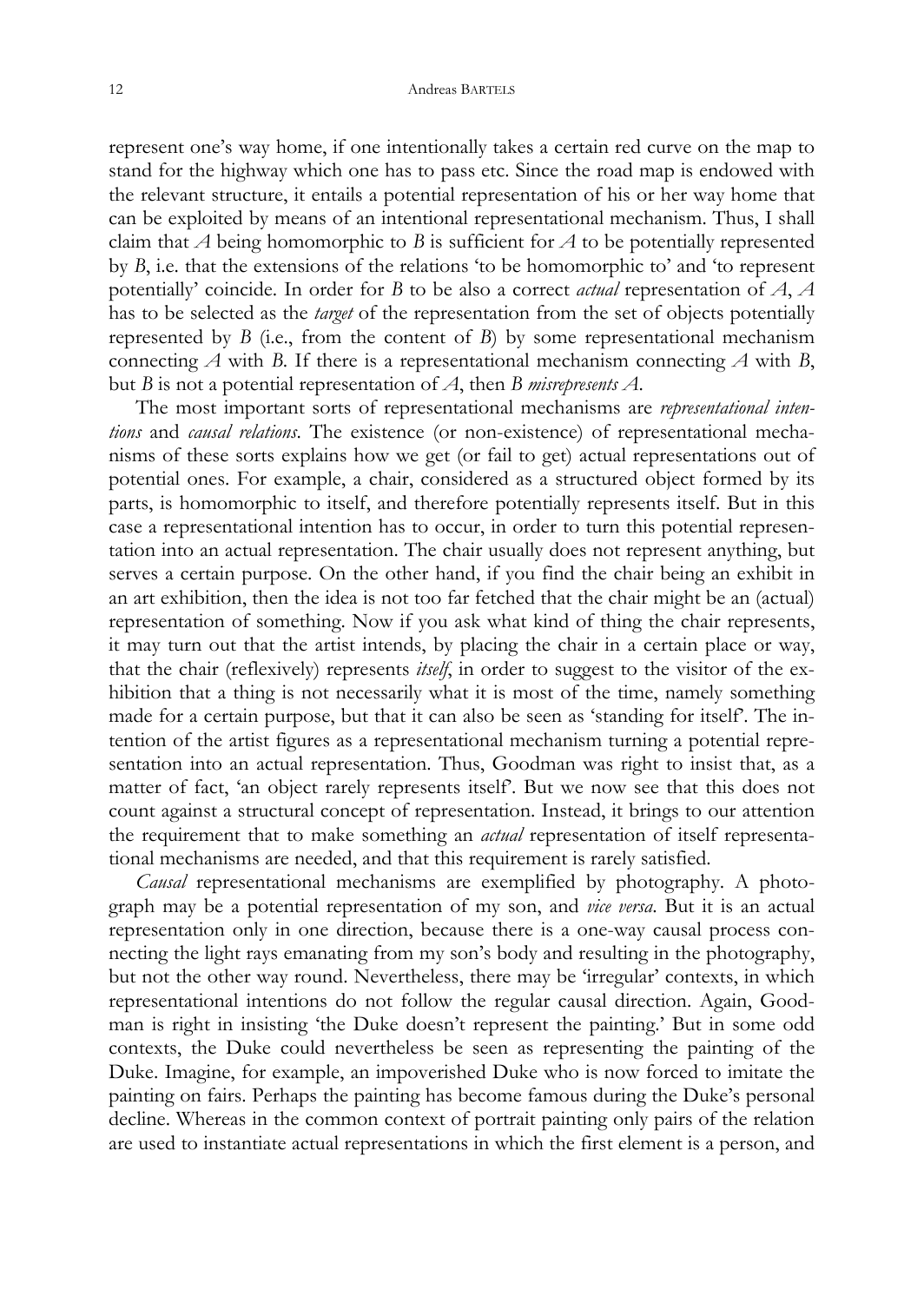the second a picture, a pair with the reversed order fulfils the actual representation relation in this strange example.

 Causal or intentional representational mechanisms also determine *how the relational structures* that are related by the homomorphism are defined: this includes the identification of the elements of the base set and the relations that are seen as relevant for being represented with respect to the context in question. I refer to all this as the *pragmatic* conditions of actual representations (see Bailer-Jones 2003). My concern, in this paper however, is potential representation as the necessary condition of correct actual representation. It was my aim in this section to show that the standard logical objections against the structural concept of representation don't have the force to exclude a homomorphism conception of potential representation. The structural properties of an object determine what the object potentially represents. If these representational resources are exploited by intentional users or by causal processes, then actual representations emerge.

### *4. The Objection from Misrepresentation*

 $\ddot{\phantom{a}}$ 

A second general objection against the homomorphism theory of representation is that homomorphisms do not allow for misrepresentations. Misrepresentation is a common empirical phenomenon, thus no concept of representation will be empirically adequate without being able to explain it. What is more, permitting misrepresentation is a condition of *conceptual adequacy*, since the very concept of representation presupposes the possibility of a distinction between the case in which some *X misrepresents* some *Y* and the case, in which *X* does *not* represent *Y* at all.

 Why are homomorphisms perceived to be unable to fulfill this condition? The reason is that a homomorphism between relational structures *A* and *B* either exists or does not exist; in the first case, *B* represents *A*, whereas in the second case B does *not* represent A. What would it mean for *B* to represent *A*, but *incorrectly*?

 Contrary to first appearances, the homomorphism theory does not have problems to allow for misrepresentation. If *B* represents *A*, then *B refers* to *A*. There is also a *content* of that representation which is not necessarily identical with its reference. *B* misrepresents *A* just in case *B* refers to *A* but the representational content does not entail *A*. Intuitively this means that *B* is about *A*, but does not match *A* in what it says about *A*. Problems with misrepresentation arise because some theories of representation do not have the resources to identify reference and content independently. If and only if reference and content are conceptually identified do we lack resources to explain misrepresentation. The following demonstrates that this is not the case for the homomorphism theory:

(a) According to the homomorphism theory the reference of *B* is *A* iff *A* is the target of *B*, which is determined by a representational mechanism.<sup>6</sup>

<sup>&</sup>lt;sup>6</sup> The notion of a 'target' follows Cummins (1996). But whereas in Cummins' sense, the target is determined by the intended use a certain representational state is supposed to serve, I assume that the ref-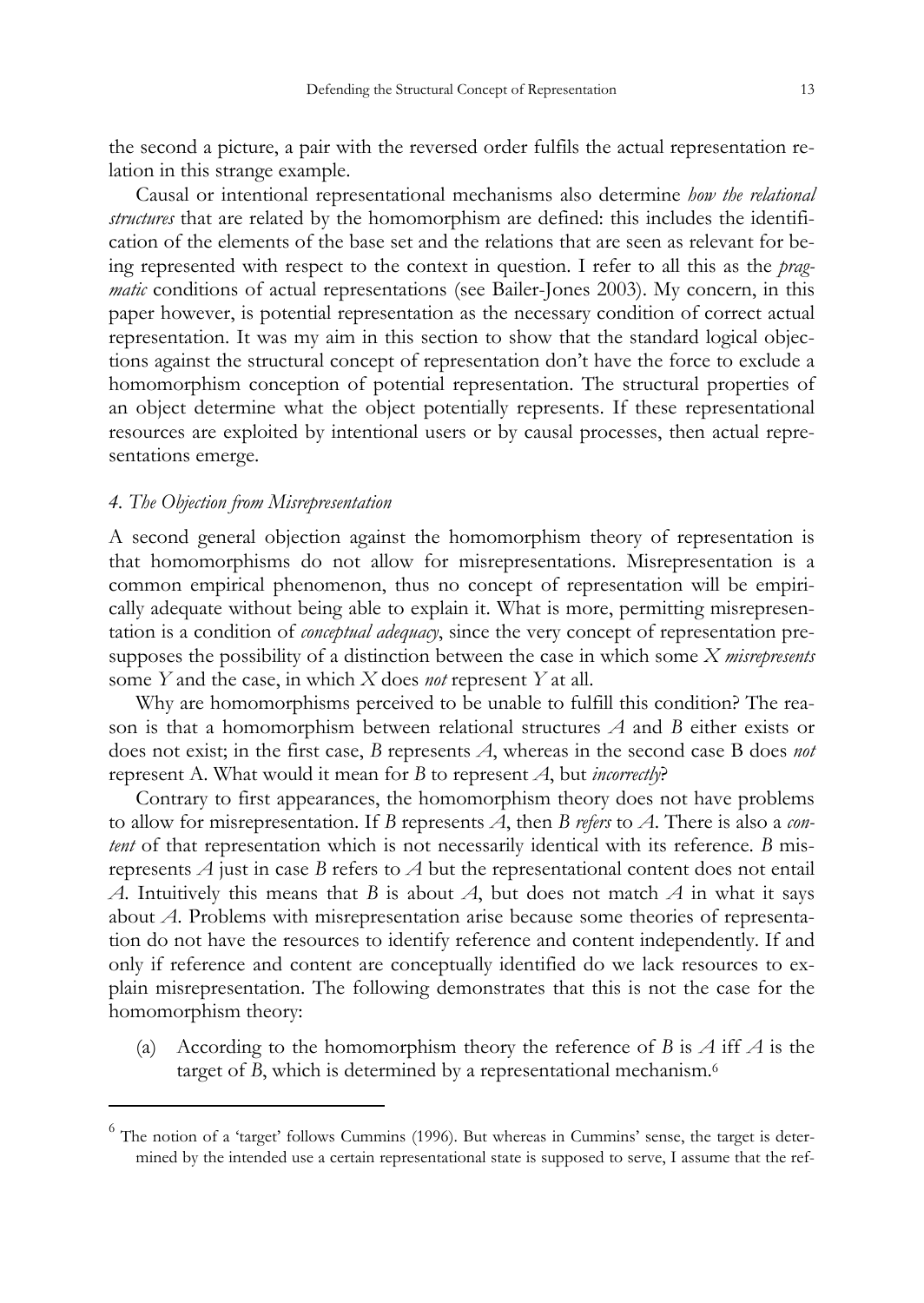(b) The content of *B* entails *A* iff *A* is homomorphic to *B*.

Hence reference and content do not coincide from which it follows that misrepresentation is possible

 This shows that the impression of the theories' inability to cope with misrepresentation arises from the wrong assumption that by the existence of a homomorphism between *A* and *B* the *reference* of *B* would be determined. This assumption cannot be right, simply because no unique reference object for *B* can be determined on the basis of the property of being homomorphic to *B*. Therefore, the determination of a reference object for *B* has to be explained independently of the homomorphism theory. The reference of *B* is fixed by a representational mechanism, i.e. either by an intentional or a causal process (cf. section 3). In contrast, the representational *content* of *B* is determined by *B*'s structural properties, i.e. by the relational structure *B* is endowed with. This relational structure of *B* determines what objects (which are themselves relational structures) are homomorphic to *B*, i.e. it determines the set of objects that are *potentially represented* by *B* (cf. section 3). Thus, the representational content of *B* is identical with the set of objects that are potentially represented by *B*. Reference objects for *B* will be determined independently of the content of *B*. If a reference object for *B* is chosen by a representational mechanism out of the set of objects potentially represented by *B*, then *B* will correctly represent this object. If a reference object for *B* is chosen which does not belong to this set, then this reference object will be *misrepresented* by *B*. Thus, the case in which something  $\overline{A}$  is misrepresented by *B* and the case in which  $A$  is *not* represented by  $B$  (i.e.  $A$  is not a reference object of  $B$ ) are clearly distinct. This means that the homomorphism theory of representation has the resources to explain misrepresentation.

 A nice example of the ability of the homomorphism theory to explain misrepresentation is Cummins' (1996) example of a chess computer. The calculations of the chess computer are intended (by the constructor) to result in a certain position, in response to the moves of the computer's opponent (this position is the *target*, or the *reference object*), but —by some failure in the computer's architecture— the computer performs by indicating a different position. The relevant structure of this different position is the *representational content* and the appearance of a difference between the two positions means that a misrepresentation has occurred (see Cummins 1996, 5f.).

#### *5. The Objection that Homomorphism is not Necessary*

Even if it is accepted that the structural concept is able to overcome both the logical and the misrepresentation objections, this may only mean that *some* representations may exhibit homomorphic structure. But perhaps homomorphisms are not necessary for representations? Indeed, most critics (e.g. Scholz 1991, Suárez 2004) argue that homomorphism is neither sufficient nor necessary for representation. Instead of going

erence could also be fixed causally. I do not intend in this paper to give any reasons that could favour one theory of reference against some other theory.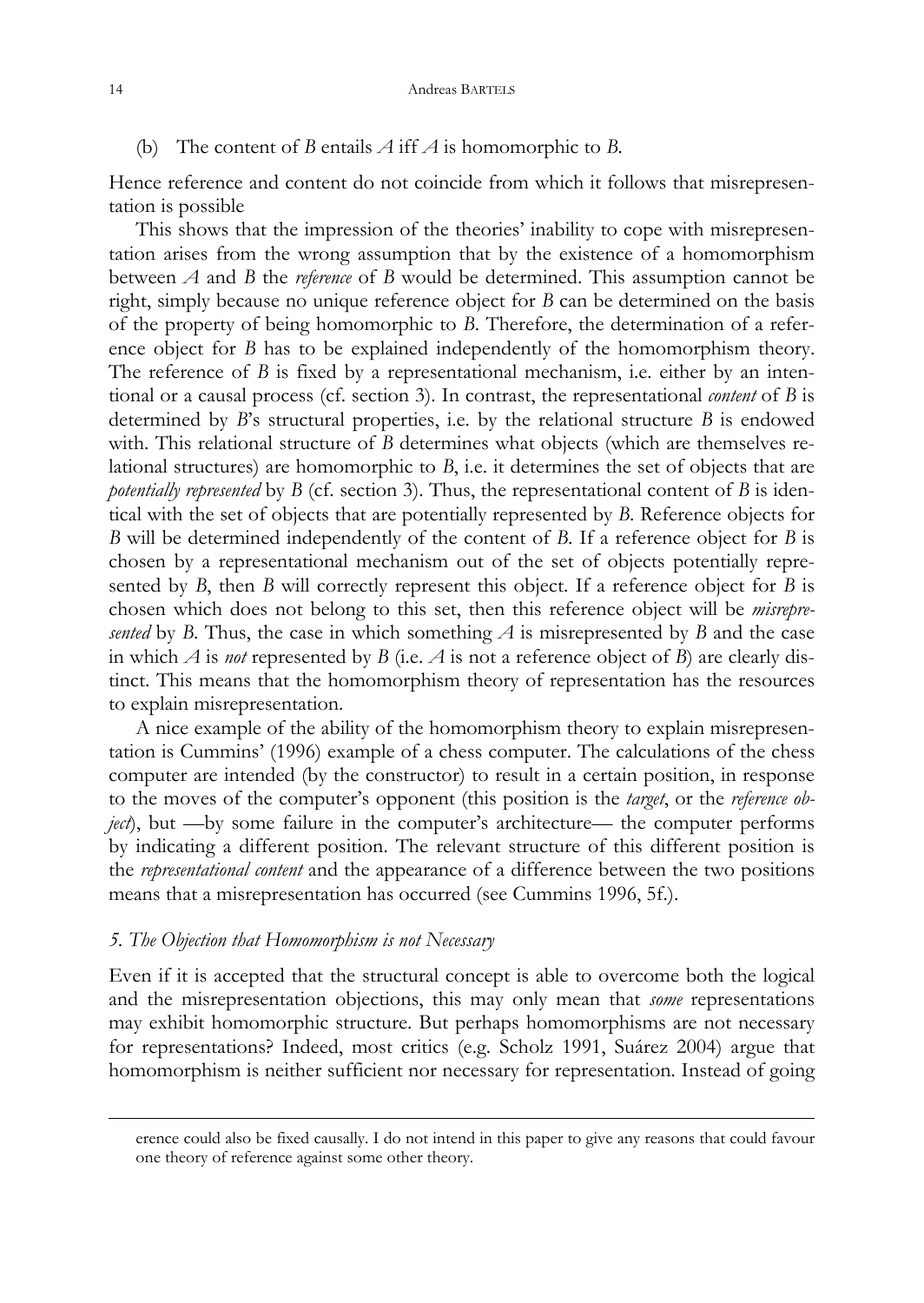into the details of their argumentation, with regard to this objection, I prefer to consider two types of phenomena that are, as far as I can see, the most obvious paradigms of representation that allegedly work without homomorphism. In the first case, the result will be that representations are in[vo](#page-8-0)lved, but (contrary to first appearances) invoke homomorphisms, whereas in the second case, it will turn out that no representations are involved. The first paradigm type is detectors that have no internal structure.

 There are both natural and artificial systems using some detector systems in order to represent certain conditions occurring in their environment, but the detectors cannot be interpreted as being homomorphically related to the represented condition. Examples are the detection of the direction of the magnetic field by the magnetosomes of sea bacteria, or neuronal systems in the human retina that are able to detect certain directions of moved stimuli occuring in the visual field (see Goldstein 1996, 274). The representation,<sup>7</sup> in the latter example, is performed by 'yes'- or 'no'-answers which are produced by the neuronal system corresponding to whether the stimulus occurs within a given range of spatial directions or not.

 The answer given by the detector system depends on whether the direction of the stimulus occurring in the visual field is such as to generate neuronal inputs which are transduced through the system up to the central neuron. The firing of the central neuron then means a 'yes'-answer of the system with regard to the stimulus. In that case, the system represents the corresponding type of stimuli. If the inputs inhibit each other, the signal is cancelled out with the result that no firing of the central neuron occurs. This means a 'no'-answer of the system. It is crucial for the answer of the system, in which direction the stimulus moves through the visual field. The direction determines, in what temporal succession the neuronal inputs enter the detector system, and the succession determines whether the inhibiting neuronal connections are able to cancel out the signal or not. For each direction, there is an optimal detector, such that to stimuli in that direction it is maximally responsive, whereas stimuli moving in the opposite direction are completely ignored by the detector.

Whether a certain type of stimuli is represented by the neuronal system, depends on whether its direction fits the *internal structure* of the system. The detector system is like a lock in that a key (the direction in which the stimulus moves) fits or not. Since the internal neuronal structure of the detector explains its representational performance, the internal structure of some detector may be seen as determining its representational *content*. But, there is no internal structure of some single stimulus. Thus, a 'yes'-answer of the system corresponding to that stimulus cannot be explained by the existence of a homomorphism between the stimulus (described as a relational structure) and the neuronal system. This means that a single neuronal detector *does not represent* a single stimulus by means of the stimulus being *homomorphic* to the detector. The

 $\overline{a}$ 

<span id="page-8-0"></span><sup>&</sup>lt;sup>7</sup> Neuronal detectors of direction stimuli are typical examples of representations described in studies of human and animal visual systems. I will presuppose that such examples have to be understood as representations by any serious theory of representation.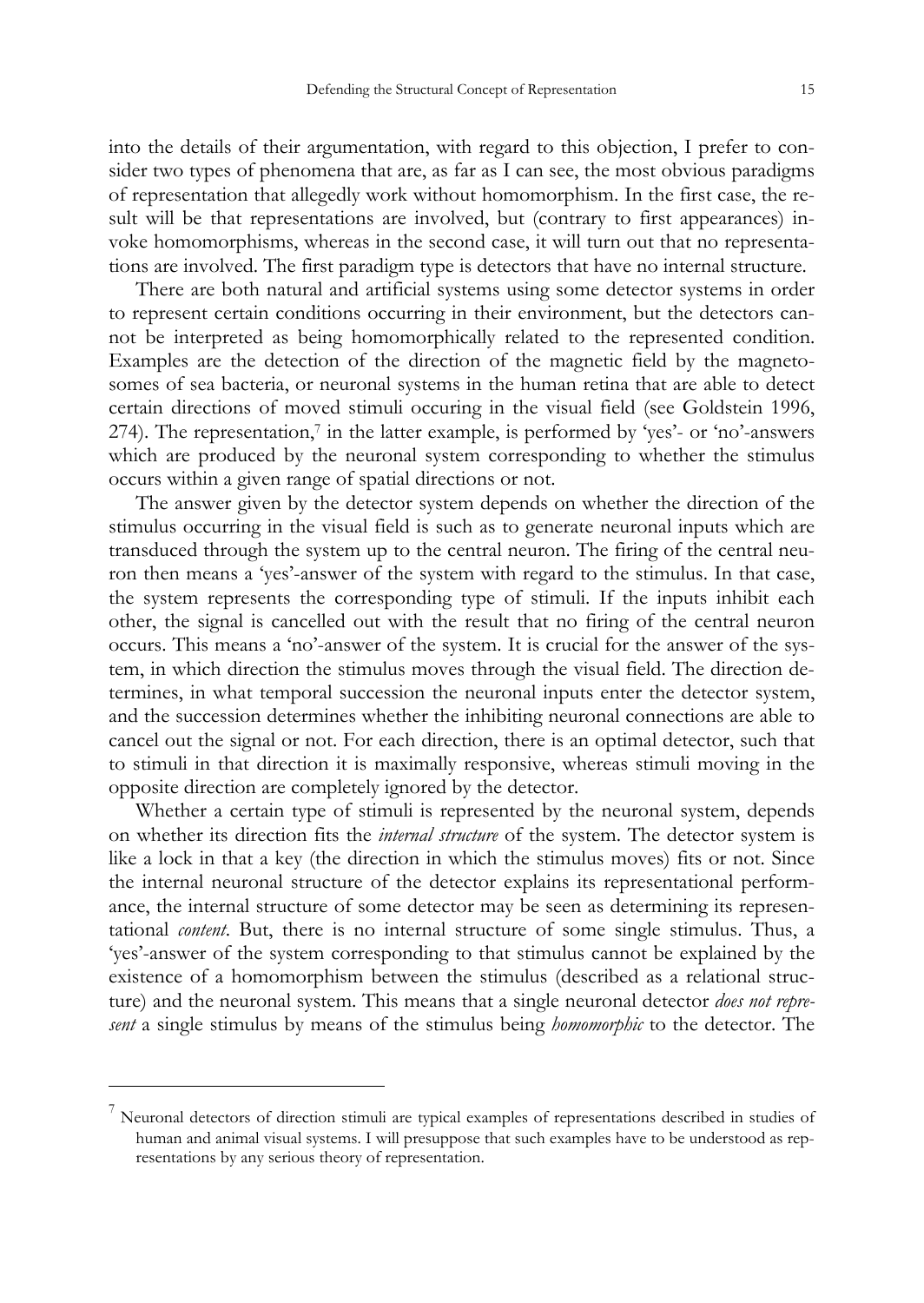single neuronal detector has no representational content in the sense of the homomorphism theory.

 Representation occurs in this case in the first instance not between the single concrete entities but between the stimulus space *S* and the detector-space *D*, by means of a homomorphism *d* operating between the space of all types of stimuli (each defined by a certain direction *α*) and the corresponding detectors *d*(*α*). The stimulus-types are related by rotations with respect to the horizontal plane through the retina, and the same applies to the corresponding detector systems. Thus, the homomorphism *d* preserves the connection structure of mappings (rotations)  $\rho$  on  $S$ , since every mapping on *S* corresponds to a mapping  $\phi^*$  on *D* (which is a rotation of detectors):<sup>8</sup>

For rotations  $r_1$  and  $r_2$  on  $S: d(r_1 \circ r_2) = d(r_1) \circ^* d(r_2)$ .

The representation that holds in the first instance between the spaces induces a representation in a derivative sense also between single stimuli and single detectors by means of their occupying corresponding places in the homomorphic mapping structures.

 The second paradigm case of alleged representations that work without homomorphisms are intentional denotations by arbitrary signs, be they pencils representing kings in a child's play, coins standing for soccer players used to demonstrate a possible move, or what ever. Arbitrary signs *denoting* objects, phenomena, situations, or types of behavior, are often held to be *the* paradigmatic instances of representation. Indeed, an arbitrary sign has something of a representation, insofar as some intentional representational mechanism (a decision about its denotation) has assigned it to a reference object. But an arbitrary sign cannot *misrepresent*. The reference object to which the sign has been assigned by an intentional act cannot *fail* to belong to the set of objects potentially represented by the sign, that is, it cannot fail to belong to the representational content of the sign. The reason is that the sign simply *has* no representational content. In order to have representational content conceptually independent of its reference object, there would need to be properties of the sign delimiting the set of objects the sign could be correctly used to represent. Since, by definition, no property of an arbitrary sign has any representational relevance (beside the denotation act applied to it), arbitrary signs cannot misrepresent. Since, for any conception of representation, permitting misrepresentation is a condition of *conceptual adequacy* (cf. section 4), arbitrary signs, contrary to first appearances, are not representations.

 Even Nelson Goodman, supposedly one of the main advocates of the denotation view, has actually been very sceptical about denotation as a means of representation.

 $\overline{a}$ 

 $8$  Representations that work by transducing the connection structure of the represented domain to the representing domain are discussed by Ibarra and Mormann (2000) under the notion of *homology.* Contrary to what is claimed by Suárez (2004, 769), the homology theory explains representation as structural relation between the represented and the representing domain; both, the represented and the representing domain are conceived of as algebraic structures, namely as group structures of morphisms, and the relation between them is 'structural', since it is a homomorphism operating on the group structures.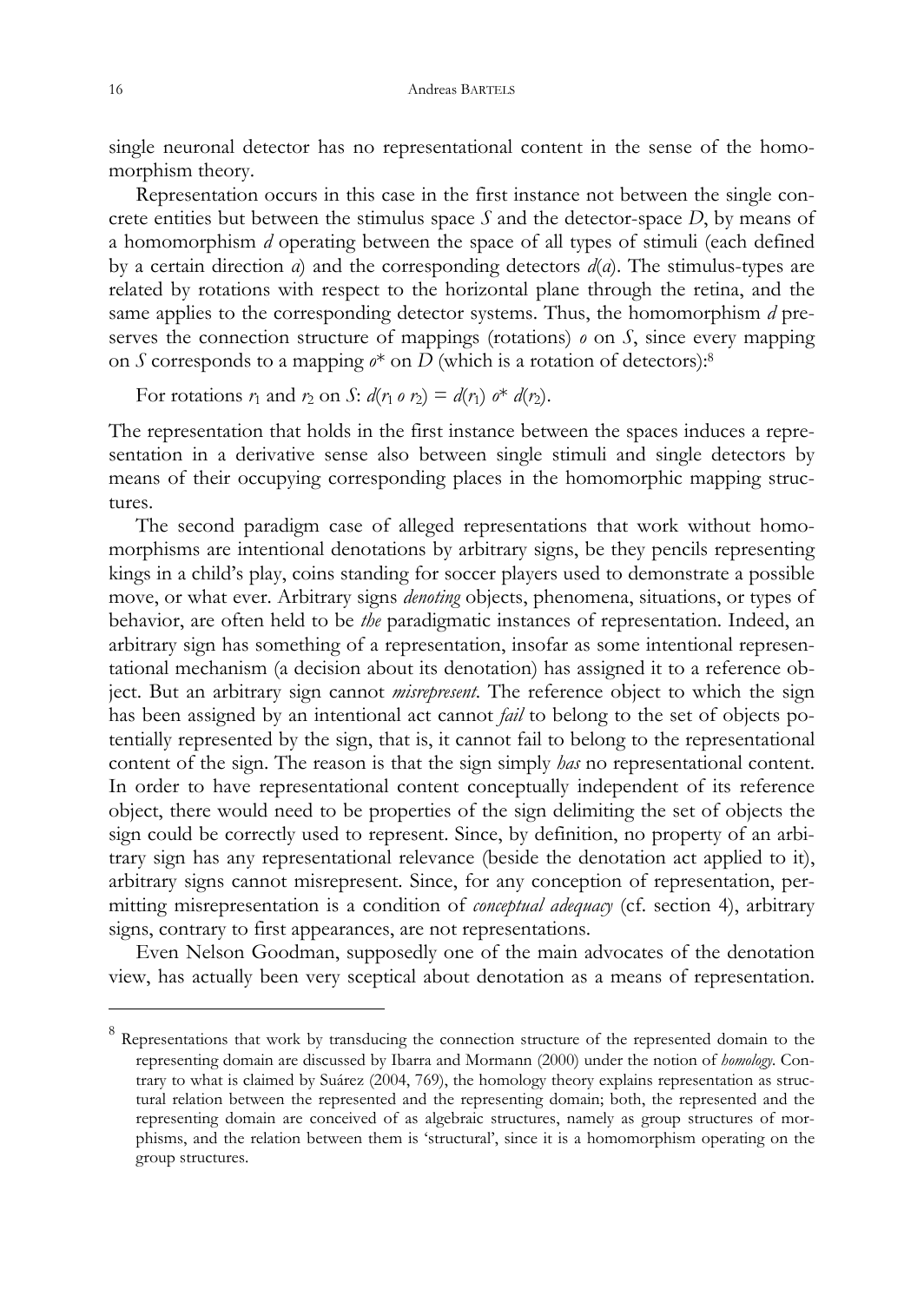True, Goodman argues that '[d]enotation is the core of representation and is independent of resemblance' (Goodman 1976, 5). This means that the *reference* of a representation cannot be determined by similarity, but has to be conceived as a primitive relation. On the other hand, he notes that representations, for instance paintings, do have a *content* that is independent of the denotation (reference). Now, the fact that paintings can have content but not necessarily denotation (for example, a painting of a unicorn does not refer to an actual object) makes things difficult for a pure denotation view: 'a picture must denote a man to represent him, but need not denote anything to be a man representation' (Goodman 1976, 25).

 From considerations like these it follows that denotation is not even a *necessary* component in the explanation of representational content. Thus, the ability of something to represent, in the sense of having representational content, has nothing to do with its denotation. It is simply contingent, whether a painting has a denotation or not, although the painting has representational content in any case. Goodman is very explicit in some places in *Languages of Art* that (in cases, where denotation is not null) denotation alone does not suffice to make something a representation of something else. After all, an officer may use the paintings of a museum which has been occupied by his unit to denote the positions held by the enemy. In cases like that, no representation appears. In order to represent, the *content* of a painting has to relate to its denotation in some adequate way, such that 'what is denoted depends solely upon the pictorial properties of the symbol' (Goodman 1976, 42).

 If representation could be constituted merely by denotation, we would get a concept of representation so weak that it would not be possible, for example, to explain interesting abilities of organisms like the successful homing behavior of desert ants by means of their ability to represent their own movements in their environment (see Gallistel 1990, 59f.). True, representations denote what they represent, but to understand how an organism performs well using a certain representational system we have to consider the specific *contents* of the representation and how they relate to its reference objects. Content is a necessary component of representation, and homomorphisms are necessary to explain this necessary component.

# *6. The Copy Theory Objection*

Finally, I want to reject the common, but misguided view that the homomorphism theory is nothing more than a (more precise) version of the similarity theory of representation. My impression is that this misconception builds the core of the bundle of arguments against the theory that I have discussed before.

 In section 3 it was noted that 'to be homomorphic to' is not a symmetric relation. Therefore, this relation is not a 'similarity'. Similarities are reflexive and symmetric. Since the notion of a 'similarity theory of representation' has never been made very clear, many (and often misplaced) connotations can invade that notion. One of the most popular connotations is that of a *copy theory*. The following short remarks are intended to show how the homomorphism theory is distinguished from a copy theory of representation: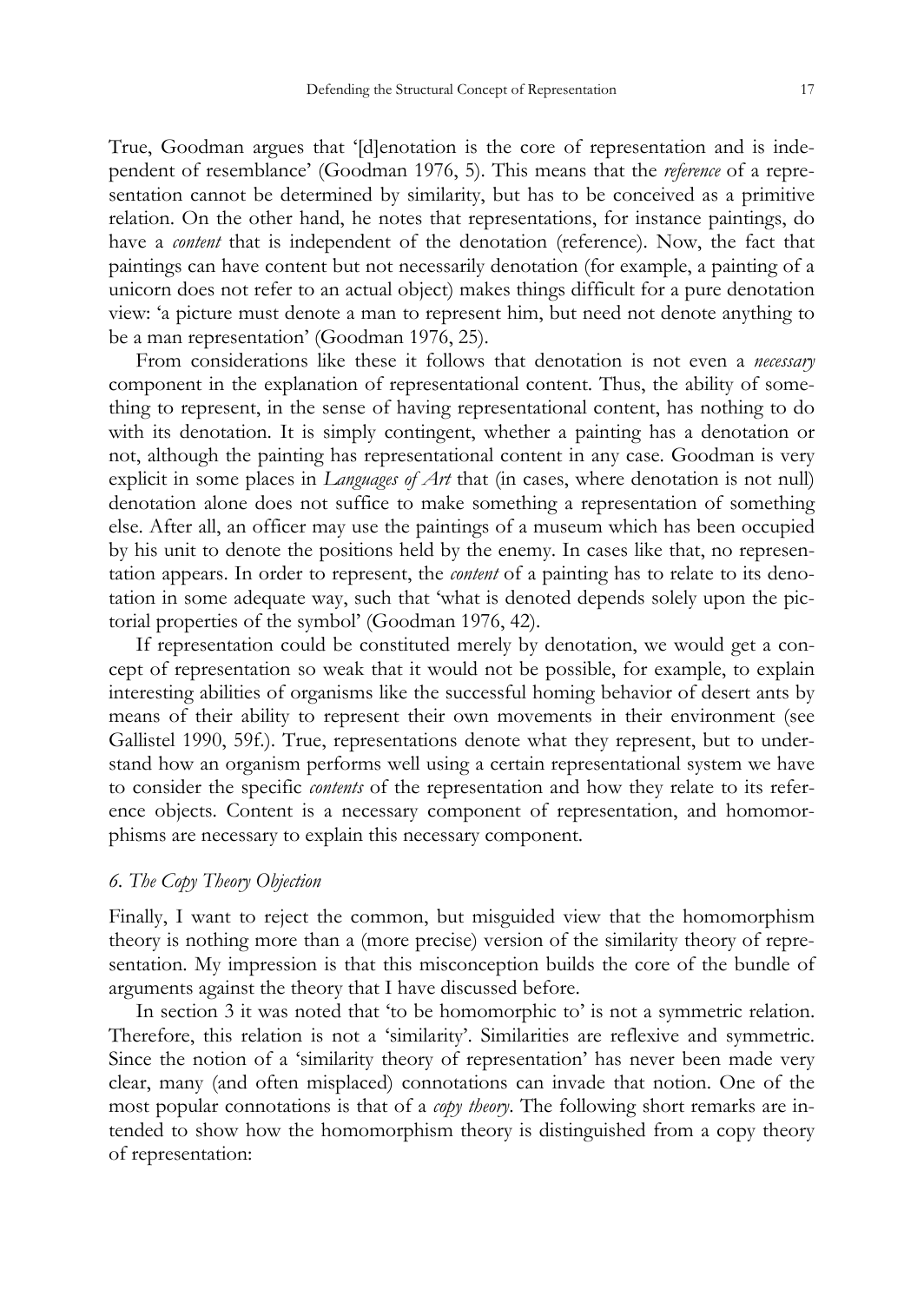#### 18 Andreas BARTELS

 It is a very common phenomenon that classes of objects be used to represent a given domain, for which no *analogous intrinsic relations* exist. For example, the natural numbers are represented by decimal symbols, although finite sequences of decimal symbols do not possess any intrinsic structure similar to the relation of addition defined on the natural numbers. In this case, we *extrinsically* endow the system of decimal symbols with the desired structure by imposing rules of calculation, in order to enable them to represent the addition structure of the natural numbers (such that the decimal representation of the sum of two natural numbers equals the sum of the decimal representations).

 The representing objects very often are not simply there, but have to be constructed together with their relational structure for a certain representational use. In such cases, only when those objects have been constructed, the representandum can be identified with some part of the newly built object class (it is then said that the representandum has been *embedded* into the new domain). The representing domain is then not a 'copy' of the original domain in a twofold sense: firstly, because the representing domain is the result of a construction, and secondly, because the representing domain includes the original domain as a subdomain. For an example see Carnap's construction of 'quality classes' as representations (logical reconstructions) of intuitive perceptual qualities (Carnap 1998, 98). In this case, neither the representandum, namely the qualities, nor the entities which represent them, are simply 'given'. The qualities exist only in the sense that it is a common way of speaking to refer to 'qualities' as 'parts' of elementary experiences. This common way of speaking is, from the phenomenal perspective, incorrect. From such a perspective, elementary experiences do not have any parts. This incorrect mode of speech, according to Carnap, has to be replaced by a correct explication of 'qualities' by means of a logical reconstruction of quality classes. Thus, the quality classes themselves are clearly not 'given' before the representation procedure starts.

 Carnap's guideline for the construction of quality classes is that the classes have to fulfill a certain structural characterization: a quality class counts as an adequate reconstruction of a certain quality if the elementary experiences belonging to this quality class relate to each other in the same way as elementary experiences relate to each other when they 'contain' that quality. Quality classes exemplify qualities, that is, they are taken as models of the common expression 'some two elementary experiences contain the same quality'. Whereas 'copying' of something does not lead to any new knowledge about that something, the construction of new objects —given the constraint of structure preservation, as explained above— may improve our knowledge with respect to both, its precision and its scope.

 These cases demonstrate how representations can be generated by homomorphisms, although they are not 'copies'. The decimal representation does not copy the additive structure of the natural numbers, and Carnap's quality classes do not copy the qualities of our phenomenal experience. As I hope, the reader will be convinced by now that the most common conceptual objections against the structural concept of representation are misplaced. They seem to originate from a common source, the